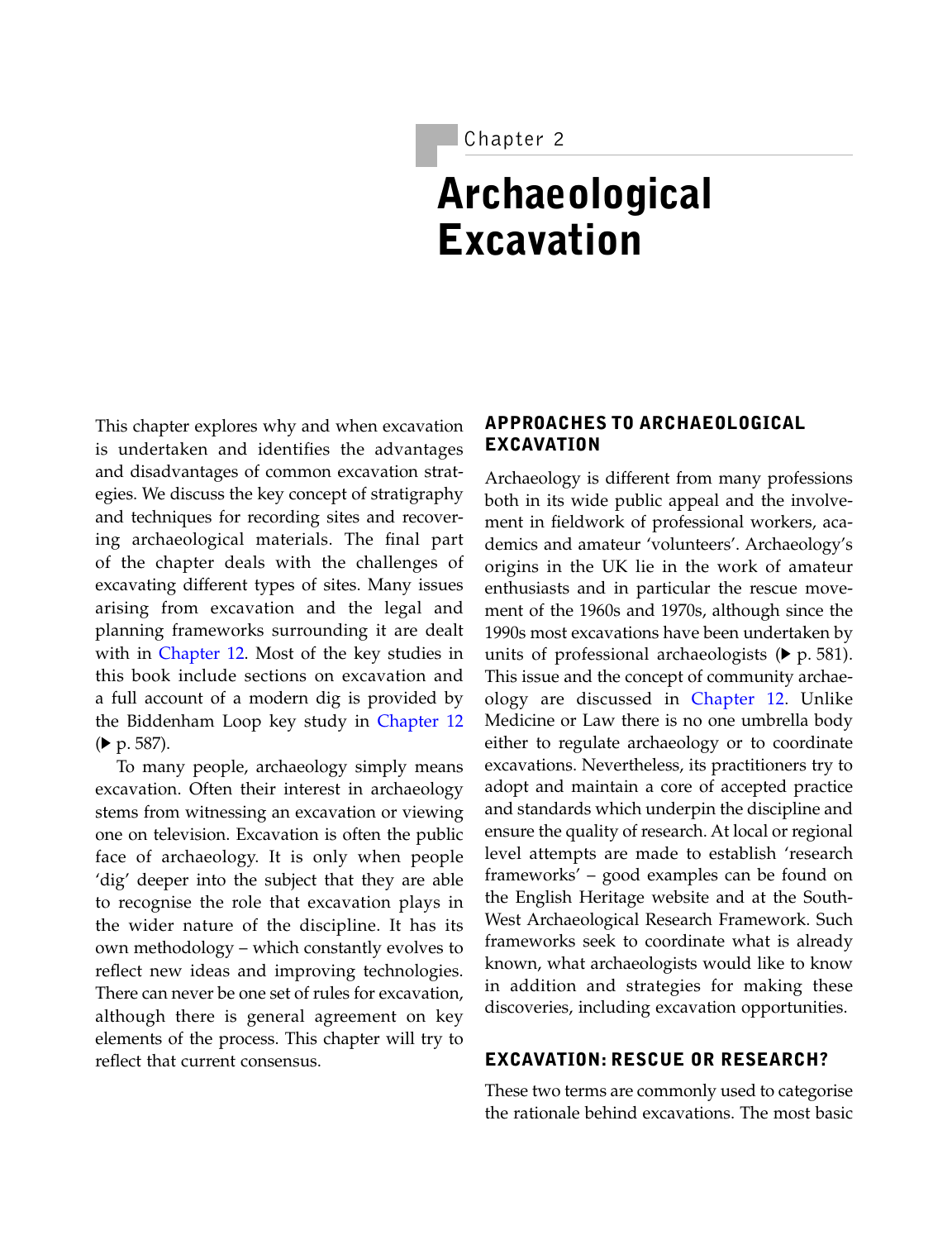distinction is between a planned campaign to answer particular questions and excavation to recover archaeological evidence before the developers move in.

Research excavations continue the longstanding tradition of archaeologists selecting sites to dig where they believe they will find evidence to advance understanding and answer key questions. The Stonehenge Riverside Project (SRP) provides an example in which several universities, English Heritage and organisations such as the Society of Antiquaries and the Prehistoric Society combined forces to investigate the links between monuments and the landscape around Stonehenge. Such projects are often lengthy. The original funding for the SRP was from 2003 to 2009 but some work is ongoing, and if further funding is secured, more excavation will follow.

Rescue excavations now comprise by far the majority of digs. They are largely undertaken by archaeological 'units' who tender to win fieldwork contracts from developers in what is known as commercial archaeology (▶ p. 573). When archaeological remains are threatened by roads, buildings, quarries or other modern developments, local planning officers will require the archaeological record to be fully considered (- p. 574). Surveys are carried out and exploratory work regarding the nature and extent of archaeological deposits (impact assessments or evalu ations) informs discussions between archaeologists, planners and contractors (see Chapter 10). To avoid the heavy costs and delays in construction caused by full excavation, a series of 'mitigation strategies' are often adopted. These can involve using building techniques or redesigning building plans in an attempt to minimise damage to archaeology. This is often referred to as '**preservation in situ**'. However, where excavation does go ahead, archaeologists will often set their priorities against research questions as well as time and cost considerations. Unless they miscalculate or uncover unexpected remains, they should have time to carry out their work according to proper archaeological

principles. When the time designated for excavation has elapsed and the contractors move in, archaeologists negotiate a 'watching brief'. This means that they can stop building work to record archaeological features which turn up unexpectedly.

Occasionally sites are not discovered until land clearance begins. Rapid recording and rushed excavation in these circumstances is often the best that can be done. This is sometimes called 'salvage archaeology'. Some excavations in intertidal areas still fall into this category ( $\blacktriangleright$  p. 79). The term is used in the USA interchangeably with 'rescue archaeology'.

## **Similarities and differences**

Amongst the key differences between the two approaches is the ability of research archaeologists to select sites and implement the excavation policy most appropriate to them. Rescue archaeology has to reflect the particular issues raised by the on-site non-archaeological development and the designers, engineers and construction teams involved in the project. This can sometimes result in many smaller 'keyhole' excavations into parts of sites rather than the excavation of large parts of them.

However, sometimes the differences can be overstated. The Channel Tunnel rail link from London to Dover resulted in the largest archaeological project to date in the UK. Engineers and archaeologists from eight different groups worked together to ensure that archaeological issues were fully considered. All forms of survey work were carried out; over 2,000 trial trenches and test pits were dug. Fieldwork informed the setting of priorities about where to excavate. Some 55 hectares of the route were identified as requiring detailed archaeological investigation. Planning of the work gave archaeologists time to 'painstakingly' record the archaeological deposits on the sites selected for detailed work. Other areas were subject to watching briefs. In this particular scheme the archaeologists were empowered to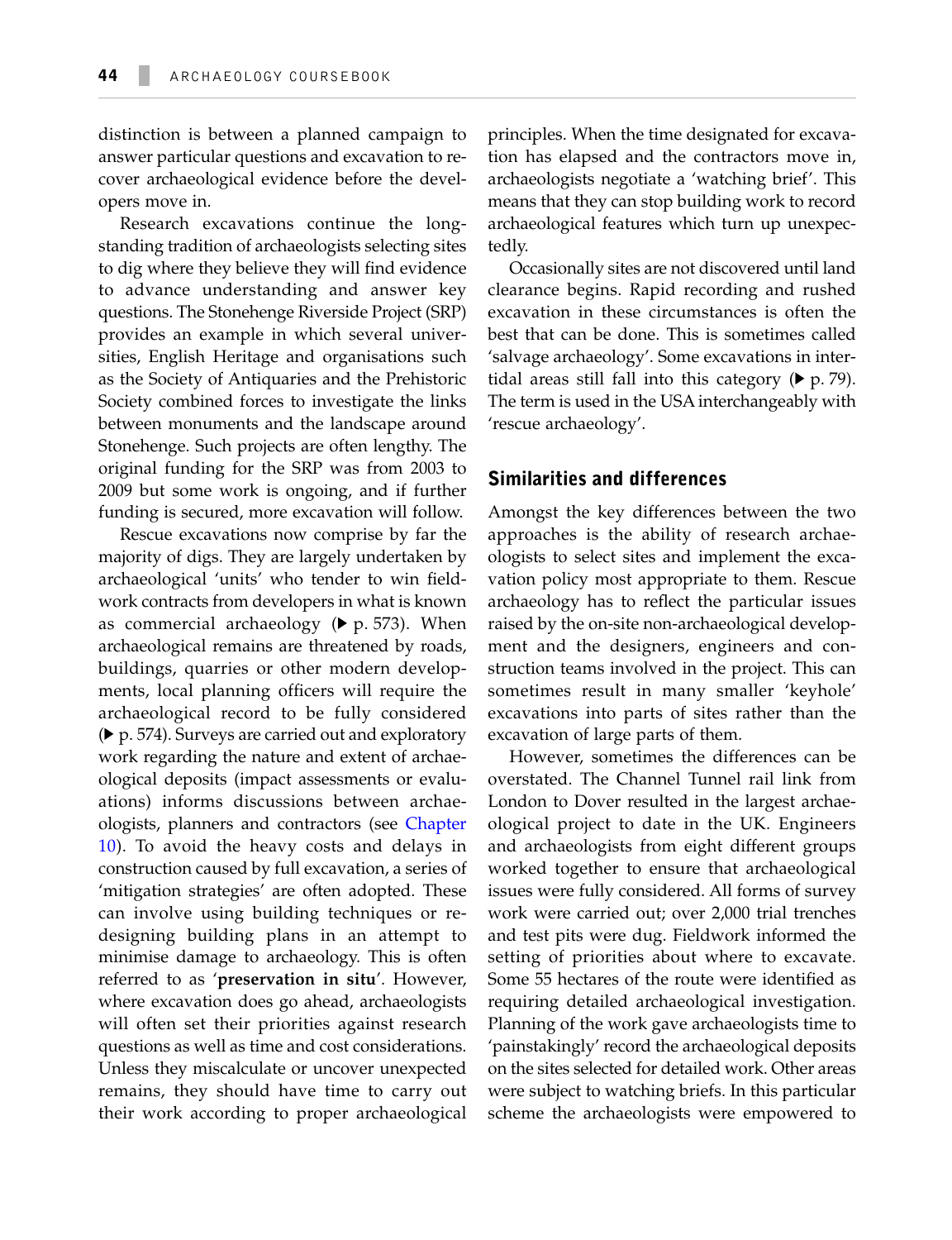

**Figure 2.1** Aerial view of the Biddenham Loop excavation ( $\triangleright$  p. 587) illustrating the size and complexity of major commercial excavations. (Albion Archaeology)

KEY: NEO = Neolithic, LN = late Neolithic, EBA = early Bronze Age, M/LBA = middle/late Bronze Age, LIA = late Iron Age, RB = Romano-British

stop construction work if 'features of significance' were identified. Over forty sites were excavated with dates ranging from the Palaeolithic to the Second World War. The impact of the new evidence will alter many current perceptions of Kent's archaeology.

#### **To excavate or not?**

Any removal of the accumulated evidence of the past is a finite act. Once disturbed, trowelled, shovelled and bucketed away that material cannot be replaced as it was before the excavator removed it. Hence it has frequently been said that 'all excavation is destruction'. Today no one condones excavation as it took place in the C19th: for the pleasure of the excavators and to

establish collections of artefacts. In all but extreme circum stances where chance discovery of remains demands a prompt response, there should be controlled planning. This should establish the rationale for excavation and formulate a series of questions which, it is hoped, the excavation might answer.

Often a full and rich record of a site can be gathered if a wide range of reconnaissance methods has been applied and there are sufficient clues about hidden features or structures. In many cases, once the record of such survey activities is carefully housed in an appropriate archive ( $\blacktriangleright$  p. 5), archaeologists leave the physical remains untouched. If, however, a decision is made to excavate, it is viewed as a very serious step. While most scientific experiments can be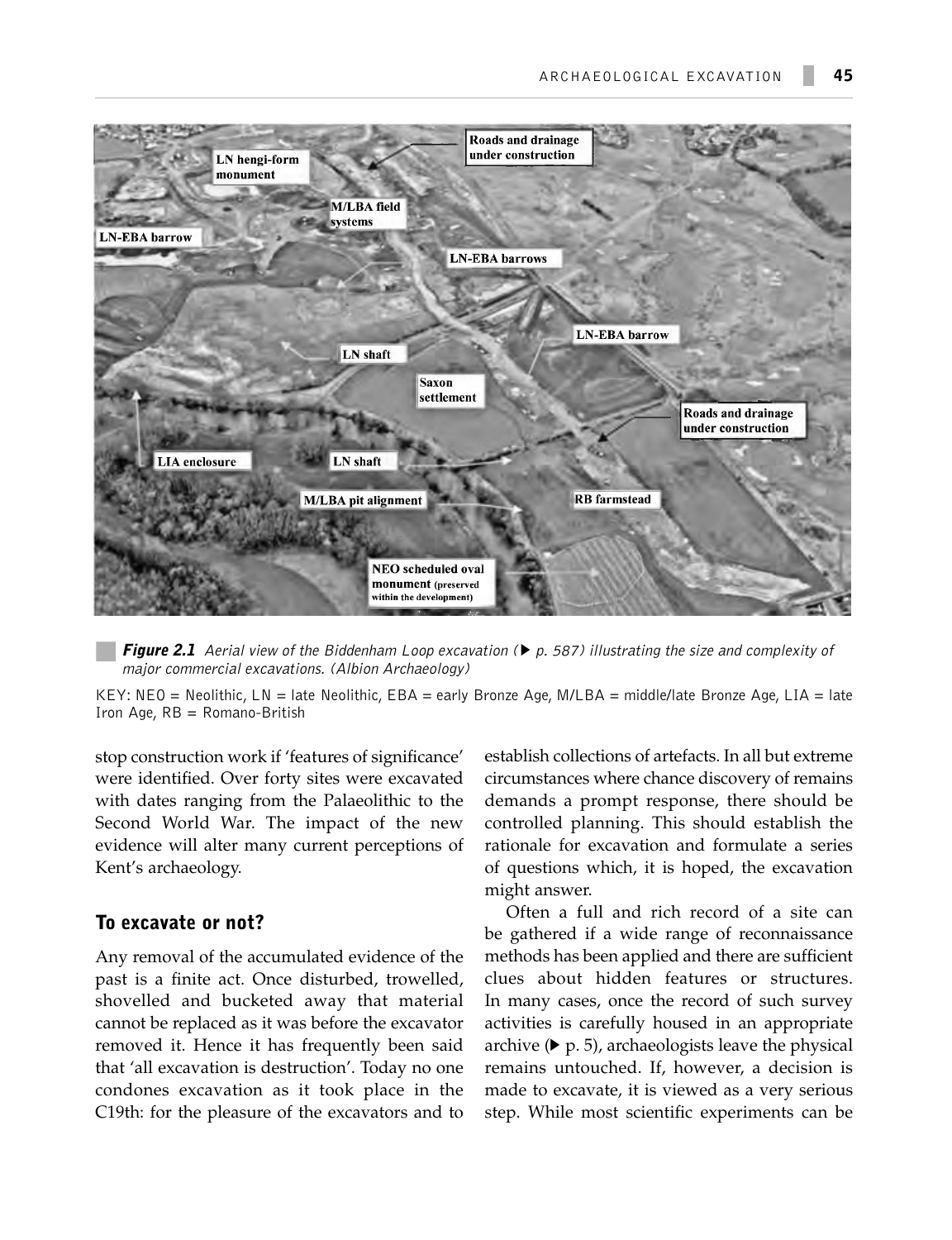repeated over and over again in the laboratory, archaeological excavation, although scientific in its approach, does not, by its very nature, allow a second chance. Some excavation procedures, somewhat confusingly referred to as sampling strategies, have been developed to try to ensure that not all the evidence is removed in the primary investigation of a feature or deposit. Nevertheless, destruction is minimised if the archaeologist pays appropriate care and attention to the way the excavation is conducted and particularly to the quality of the records kept. This is sometimes referred to as '**preservation by record**'.

There are other considerations. A balance must be struck between the desire to protect archaeological remains for future generations and the need to develop the discipline and advance our knowledge through excavation. It is also important that archaeology is kept sufficiently in the public eye to receive the support it needs. All these issues are explored further in Chapter 10. If handled appropriately, excavation can move beyond the possible results of survey and get to the real core of archaeology – the hard evidence of their existence left by previous people.

# **Planning for excavation**

The decision to dig will originate either in a research project or because remains are due to be destroyed. In either case the excavation director



#### **Figure 2.2** No, it isn't a row of onions.

The reuse of ceramic containers for drainage purposes in the town walls at Cremona in Italy presents an archaeological dilemma. Should all the vessels be recorded in situ and excavated by hand or treated as fill and a sample of complete and diagnostic pieces kept and the rest discarded?